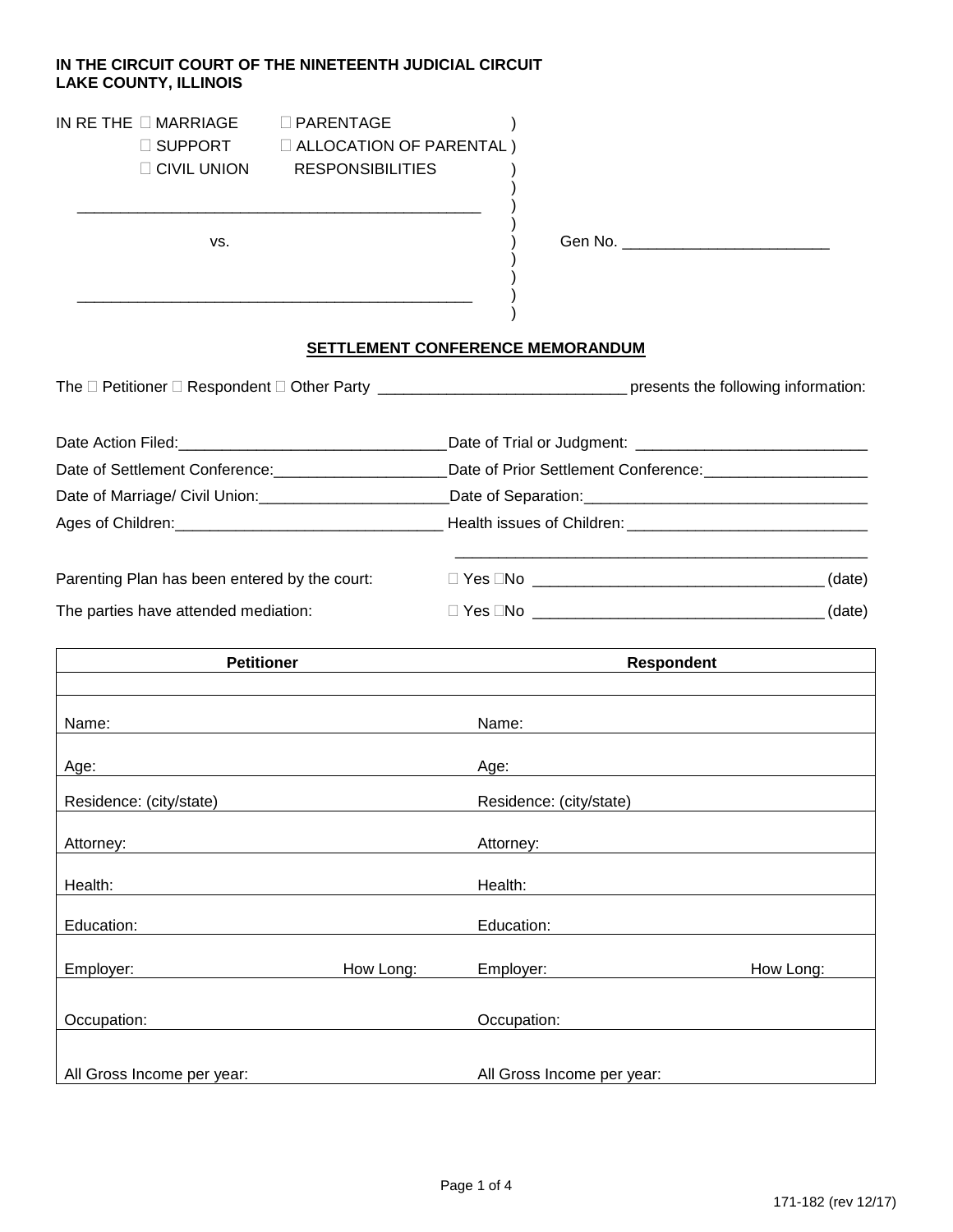#### **KNOWN DISPUTED ISSUES: (ISSUES NOT CHECKED WILL BE DEEMED UNDISPUTED)**

| $\Box$ | <b>Dissolution</b>                        | Whether property Marital or Non-Marital |
|--------|-------------------------------------------|-----------------------------------------|
|        | Maintenance                               | Value of Property                       |
| П      | <b>Child Support</b>                      | Division of Assets/Property             |
| $\Box$ | <b>Child Related Expenses</b>             | <b>Disposition of Debts</b>             |
|        | §513 Expenses                             | Reimbursement                           |
|        | Allocation of Significant Decision-Making | Amount of Income $H \Box$ W $\Box$      |
|        | Responsibilities                          |                                         |
| $\Box$ | <b>Parenting Time</b>                     | Attorneys' Fees                         |
|        | Relocation                                | Contribution to Attorneys' Fees         |
|        | Dissipation                               | Other (specify)                         |

The parties shall attach a brief description of each issue in dispute and the settlement position for each issue not to exceed 5 single sided pages in total. Any other supporting documentation and/or case law a party intends to rely upon at the settlement conference shall be served upon the opposing party or their counsel 2 days prior to the settlement conference and shall not be attached to the settlement conference memorandum. With leave of court, additional supporting documentation shall be provided to the court not less than 2 days prior to the settlement conference.

### **OTHER ATTACHMENTS/EXHIBITS:**

- □ Petitioner's Balance Sheet (see website) □ Respondent's Balance Sheet (see website)
- □ Petitioner's Comprehensive Financial Affidavit □ Respondent's Comprehensive Financial Affidavit
- 
- A list of all pending Petitions/Motions

# **LEAVE OF COURT IS REQUIRED TO SUBMIT ANY OTHER ATTACHMENTS.**

| Prepared by:                         |                     |               |
|--------------------------------------|---------------------|---------------|
|                                      |                     | Pro Se $\Box$ |
|                                      |                     |               |
|                                      | State: ____________ |               |
|                                      |                     |               |
| ARDC #: ____________________________ |                     |               |
|                                      |                     |               |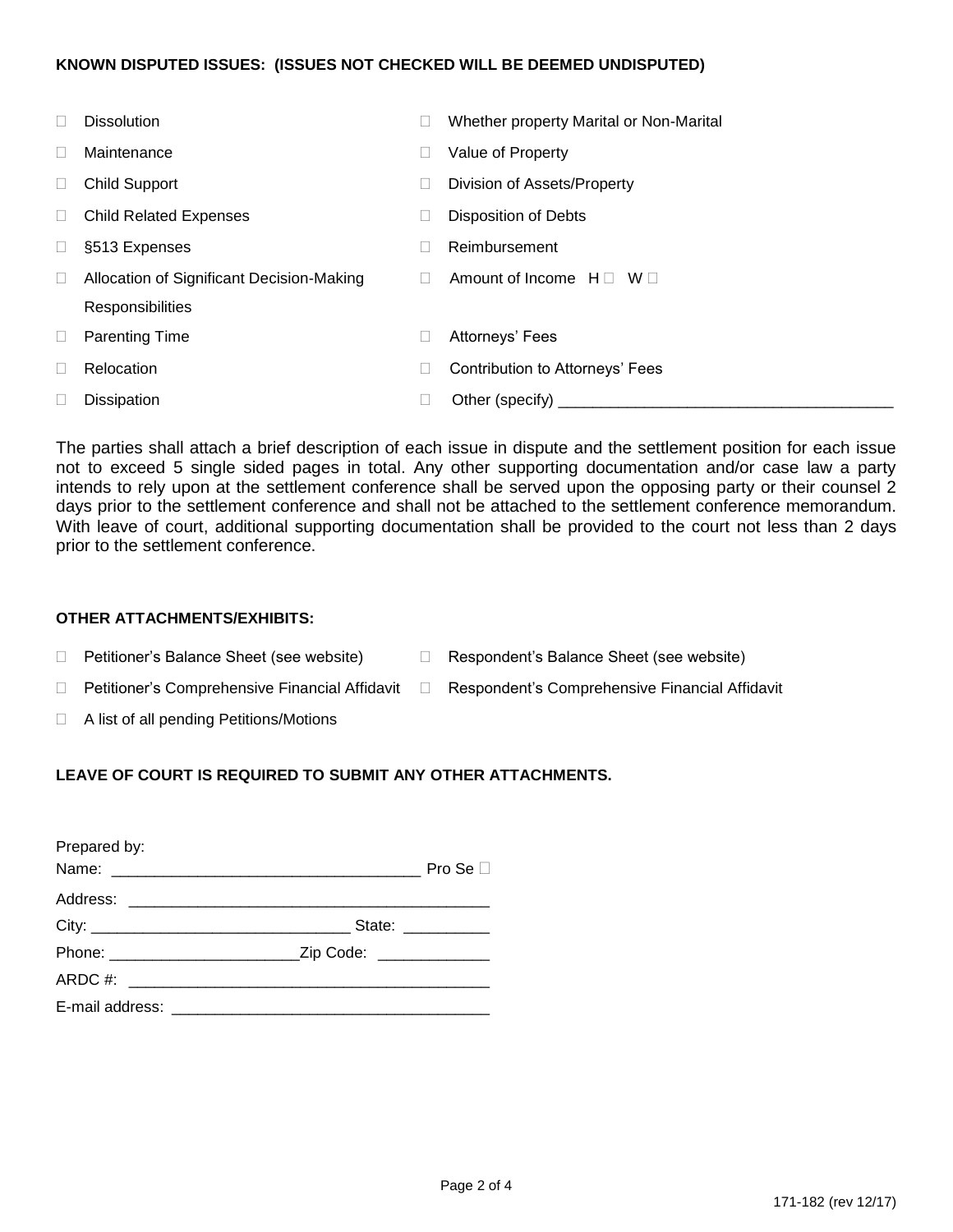#### CASE NAME: CASE NO. DATE: ASSET/DEBT ALLOCATION PROPOSAL PRESENTED BY:

MARITAL ASSETS AND DEBTS:

| ORDINARY (NON-RETIREMENT) MARITAL ASSETS | <b>GROSS VALUE</b> | <b>LIEN</b>  | <b>NET VALUE</b> | <b>PETITIONER</b> | <b>RESPONDENT</b> |
|------------------------------------------|--------------------|--------------|------------------|-------------------|-------------------|
|                                          |                    |              |                  |                   |                   |
|                                          |                    |              |                  |                   |                   |
|                                          |                    |              |                  |                   |                   |
|                                          |                    |              |                  |                   |                   |
|                                          |                    |              |                  |                   |                   |
|                                          |                    |              |                  |                   |                   |
|                                          |                    |              |                  |                   |                   |
|                                          |                    | <b>TOTAL</b> |                  |                   |                   |

PERCENTAGE

| <b>MARITAL DEBTS</b> |              | <b>AMOUNT</b> | <b>PETITIONER</b> | <b>RESPONDENT</b> |
|----------------------|--------------|---------------|-------------------|-------------------|
|                      |              |               |                   |                   |
|                      |              |               |                   |                   |
|                      |              |               |                   |                   |
|                      |              |               |                   |                   |
|                      |              |               |                   |                   |
|                      |              |               |                   |                   |
|                      | <b>TOTAL</b> |               |                   |                   |

PERCENTAGE

| <b>MARITAL RETIREMENT ASSETS</b> | <b>GROSS VALUE</b> | <b>LIEN</b> | <b>NET VALUE</b> | <b>PETITIONER</b> | <b>RESPONDENT</b> |
|----------------------------------|--------------------|-------------|------------------|-------------------|-------------------|
|                                  |                    |             |                  |                   |                   |
|                                  |                    |             |                  |                   |                   |
|                                  |                    |             |                  |                   |                   |
|                                  |                    |             |                  |                   |                   |
|                                  |                    |             |                  |                   |                   |
|                                  |                    |             |                  |                   |                   |

TOTAL PERCENTAGE

| SUMMARY OF ALL MARITAL ASSETS AND DEBTS                | <b>AMOUNT</b> | <b>PETITIONER</b> | <b>RESPONDENT</b> |  |
|--------------------------------------------------------|---------------|-------------------|-------------------|--|
| <b>Total Ordinary Assets</b>                           |               |                   |                   |  |
| <b>Total Debts</b>                                     |               |                   |                   |  |
| <b>Total Tax Deferred Assets</b>                       |               |                   |                   |  |
| <b>TOTAL</b>                                           |               |                   |                   |  |
| OVERALL PERCENTAGE DISTRIBUTION OF NET MARITAL ESTATES |               |                   |                   |  |